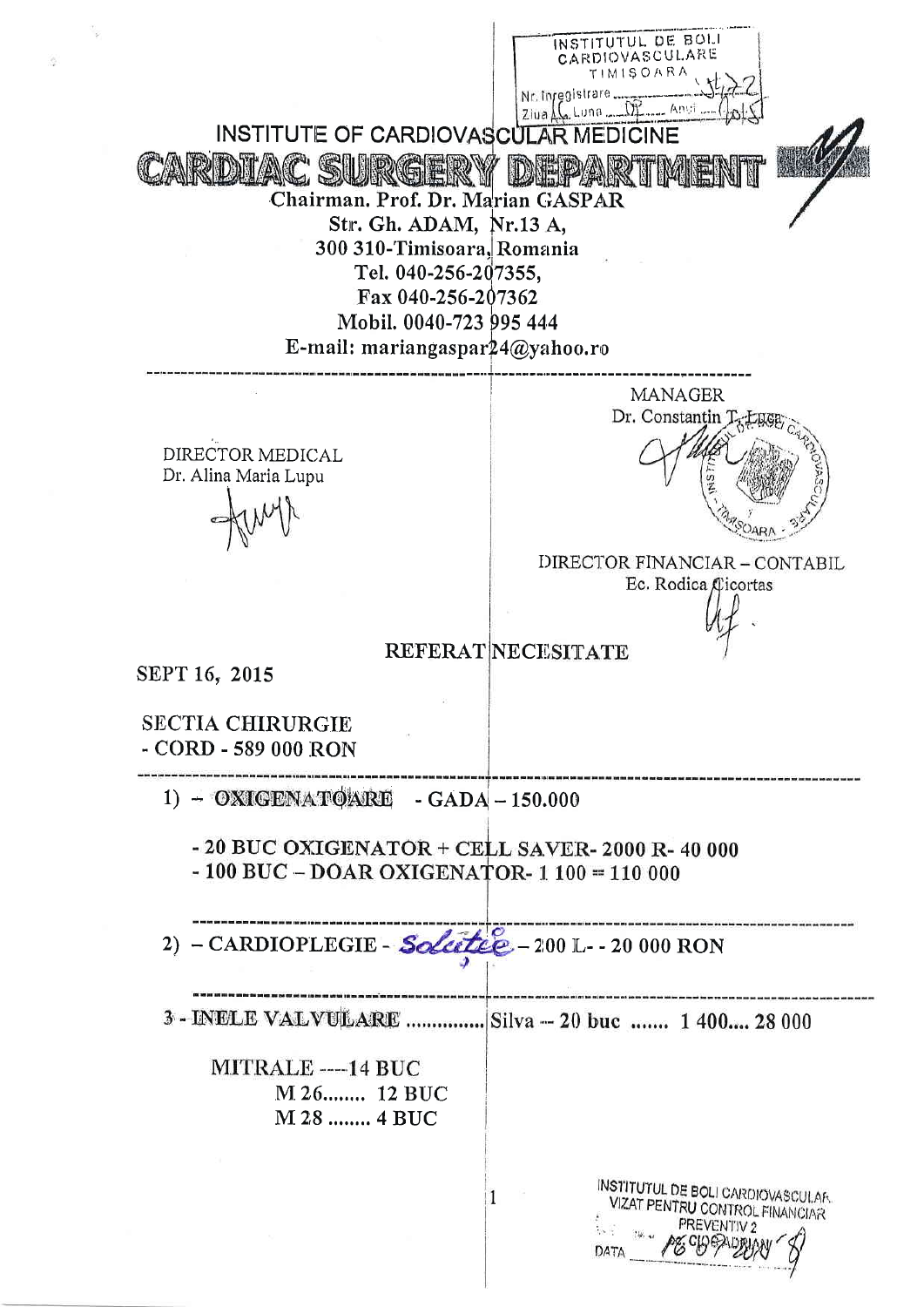| TRICUSPIDA ---- 6 BUC                                                                 |                                                         |
|---------------------------------------------------------------------------------------|---------------------------------------------------------|
|                                                                                       |                                                         |
| TR 30------- 4 BUC                                                                    |                                                         |
| TR 32-------- 2 BUC                                                                   |                                                         |
|                                                                                       |                                                         |
|                                                                                       |                                                         |
|                                                                                       |                                                         |
|                                                                                       |                                                         |
|                                                                                       |                                                         |
| $\mathbf{z}_{\text{eq}}$                                                              |                                                         |
|                                                                                       |                                                         |
| 5) - BIOGLUE - 5 MIL - 5 BUC/PACH-------------- 11 000 RON                            |                                                         |
| 2 PACH                                                                                | x 5 BUC --------------23 000 RON                        |
|                                                                                       |                                                         |
| $\frac{1}{N}$ and $\frac{1}{N}$ and $\frac{1}{N}$ and $\frac{1}{N}$ and $\frac{1}{N}$ |                                                         |
| - STENT GRAFT - A PT DATA DE SEPT 28 - !!!!!                                          |                                                         |
| 2BUC-60 000 RON                                                                       |                                                         |
|                                                                                       |                                                         |
| Pertru aorta toracióa                                                                 |                                                         |
|                                                                                       |                                                         |
| 7) - CAMP STERIL ----------------- 200 BUC ----- 220 RON                              |                                                         |
|                                                                                       | 44 000 RON                                              |
|                                                                                       |                                                         |
|                                                                                       | Pachet composé sterile pentre chirovaie cardiovasculara |
| 3) VALVE MECANICE CARBOMEDICS --- 8 BUC-1--2600 --- 21 000 RON                        |                                                         |
|                                                                                       |                                                         |
| <b>A0RTA-4 BUC</b>                                                                    |                                                         |
| $-$ A 19 ------- 2 BUC                                                                |                                                         |
| $- A 25$ ------- 2 BUC                                                                |                                                         |
| MITRALA-4 BUC                                                                         |                                                         |
| $-M31$ 2 BUC                                                                          |                                                         |
| $-M33$ 2 BUC                                                                          |                                                         |
|                                                                                       |                                                         |
|                                                                                       |                                                         |
|                                                                                       |                                                         |
|                                                                                       |                                                         |
|                                                                                       |                                                         |
|                                                                                       |                                                         |
|                                                                                       |                                                         |
|                                                                                       |                                                         |

 $\frac{1}{2}$  .

 $\mathcal{O}(\varepsilon)$  .